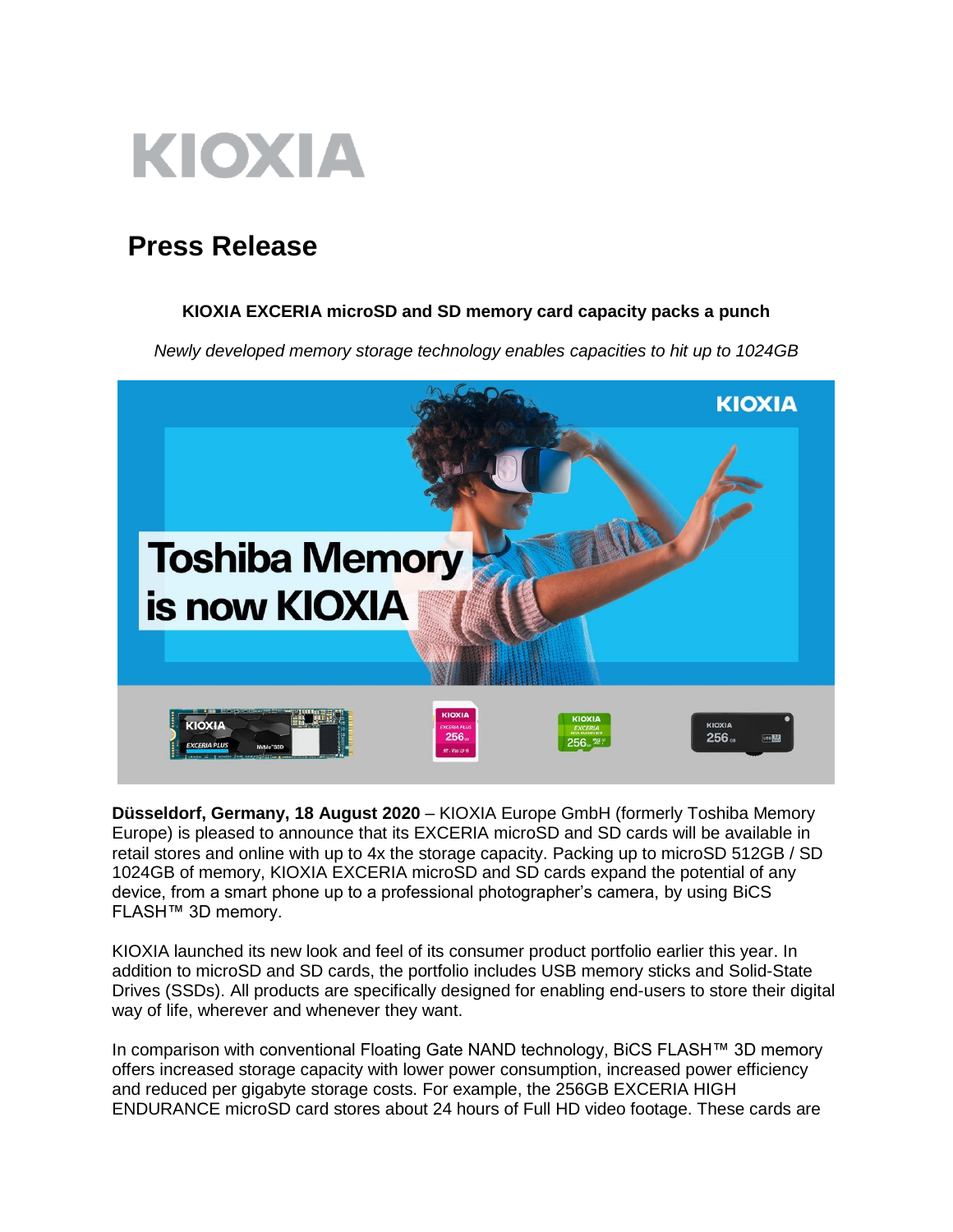designed specifically for dashcams and surveillance cameras, enabling continuous writing and rewriting, while reducing the possibility of video recording failures.

Delivering the performance demanded by professional photographers and videographers alike, the EXCERIA PRO SD card is suitable for high-speed photography as well as 8K and Full HD video recording (V90, UHS speed class U3,SD speed class C10). For example, the 256GB capacity SD card stores over 38,000 18Mpixel photos or more than 5 hours of 4K video footage.

These are the following new available storage capacities:

#### **microSD cards**

- EXCERIA HIGH ENDURANCE 32/64/128/256GB
- EXCERIA PLUS 32/64/128/256GB/512GB
- EXCERIA 16/32/64/128/256GB

#### **SD cards**

- EXCERIA PRO 64/128/256GB
- EXCERIA PLUS 32/64/128/256/512/1024GB
- EXCERIA 16/32/64/128/256GB

"Consumers have come to know our products through its excellent quality, performance and reliability. KIOXIA lays great emphasis on the retention of these standards in our new branded consumer products," says Mr. Jamie Stitt, KIOXIA General Manager B2C Sales & Marketing. We are highly committed to preserving these, dedicated to the development and production of innovative class-leading flash storage for ever-changing customer needs."

For more information about KIOXIA's EXCERIA microSD and SD memory cards, please visit our [Personal Products](https://personal.kioxia.com/en-emea/top.html) web page.

#### **About KIOXIA Europe**

KIOXIA Europe GmbH (formerly Toshiba Memory Europe GmbH) is the European based subsidiary of KIOXIA Corporation, a leading worldwide supplier of flash memory and solid-state drives (SSDs). From the invention of flash memory to today's breakthrough BiCS FLASH, KIOXIA continues to pioneer cutting-edge memory solutions and services that enrich people's lives and expand society's horizons. The company's innovative 3D flash memory technology, BiCS FLASH, is shaping the future of storage in high-density applications, including advanced smartphones, PCs, SSDs, automotive and data centers.

**Visit our** [KIOXIA website](https://www.kioxia.com/en-emea/top.html)

## **Contact details for publication:**

KIOXIA Europe GmbH, Hansaallee 181, 40549 Düsseldorf, Germany Tel: +49 (0)211 368 77-0 Email: KIE-support@kioxia.com

**Contact details for editorial enquiries:** Lena Hoffmann, KIOXIA Europe GmbH Tel: +49 (0) 211 36877 382 Email: lena1.hoffmann@kioxia.com

**Issued by:** Birgit Schöniger, Publitek